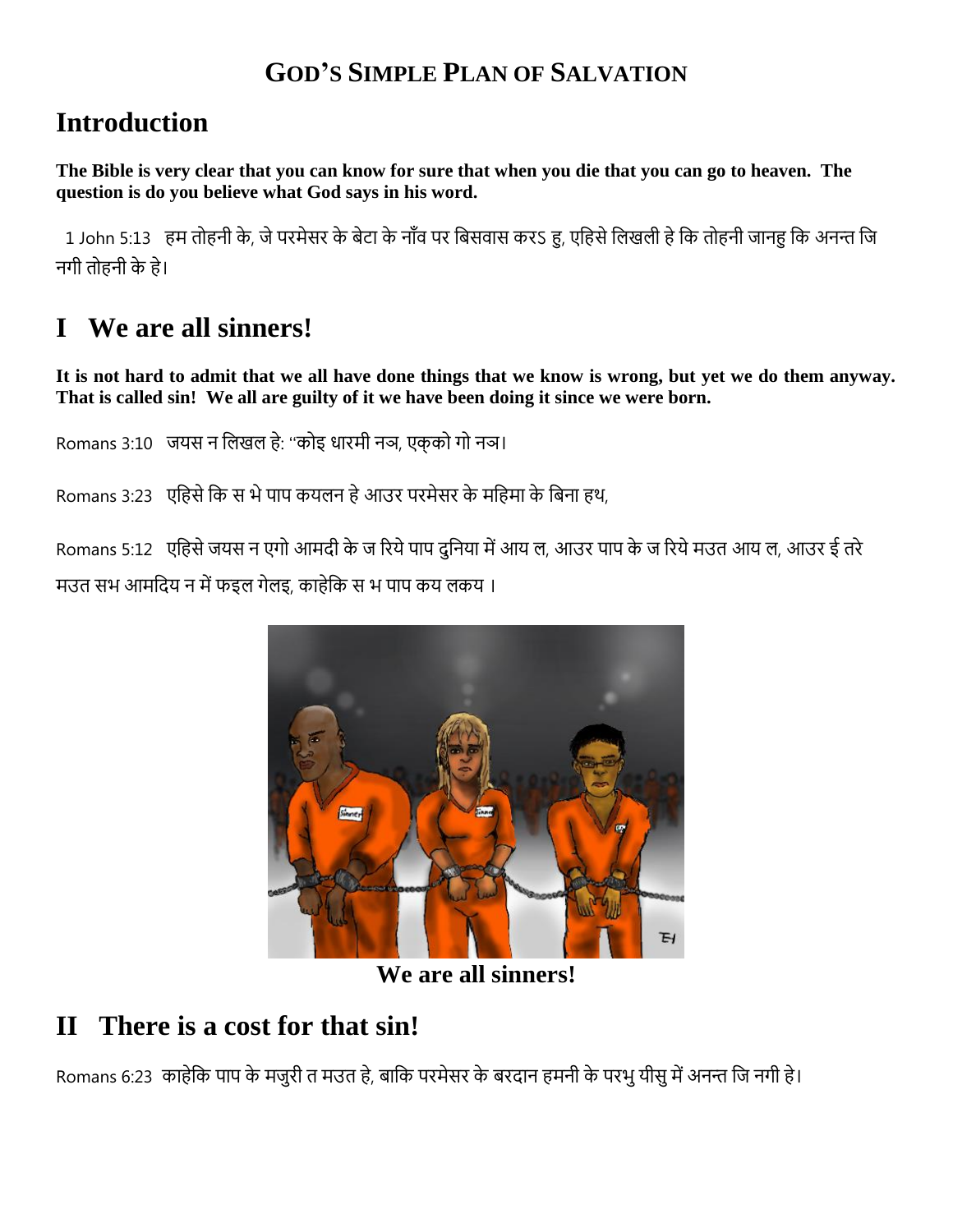Revelation 21:8 बाबक डरपोकवन, आउर अबबस वासीय न, आउर बिनौनवन, आउर हबतय रवन आउर बेबभचाररय न, आउर टोनहवन, आउर मूरति उपासना करे वाला, आउर सब झूठ के बदला ऊ तालाब में मिलतइ जे आग आउर गन्ध् क से ज रइत रहऽ हे: ई दूस रका मउत हे।"

Revelation 20:11-15 फिन हम एगो बड़का उज्जर सिंहास न आउर उनका, जे ओकरा पर बइठल हथ, देखली; उनकर सामने से धरती आउर अस मान भाग गेलइ, आउर उनकरा लेल जगह नञ मिललइ। फिन हम छोट बड़ सब मरल के सिंहास न के सामने खड़ा देखली, आउर किताबवन खोलल गेलइ; आउर फिन एगो आउर किताब खोलल गेलइ, माने जि नगी के किताब; आउर ज इस न ऊ किताबवन में लिखल हलइ, ओइस ने उनकर काम के मोताबिक मरल के नेया य कयल गेलइ। समुन्दर ओ मरल के जे उनका में हलन दे देलन, आउर मउत आउर पाताल ऊ मरल के जे उनका में हलन दे देलन, आउर उनका में से हरेक के काम के मोताबिक उनकर नेया य कयल गेलइ। मउत आउर पाताल आग के तालाब में पेफक देल गेलइ। ई आग के तालाब दूस रका मउत हे आउर जे कोइ के नाँव जि नगी के किताब में लिखल नञ मिलल, ऊ आग के तालाब में पेफक देल गेलइ।

## **III Christ died for our sins.**

Romans 5:6 काहेकि जब हमनी अबरे हलिअई, त मसीह सही बखत पर पापि य न ला मरलथी।

Romans 5:8) बाकि परमेसर हमनी पर अप्पन प रेम के भलाइ ई तरीका से परगट करऽ हथ कि जब हमनी पापि ये हलिअई तइयो मसीह हमनी ला मरलथी।

Romans 14:9 काहेकि मसीह एहिसे मरलथी आउर जीओ उठलथी कि ऊ मरल आउर जि न्दा दुन्नो के परभु होय ।

Romans 6:23) काहेकि पाप के मजुरी त मउत हे, बाकि परमेसर के बरदान हमनी के परभु यीसु में अनन्त जि नगी हे।



**Christ died for sinners!**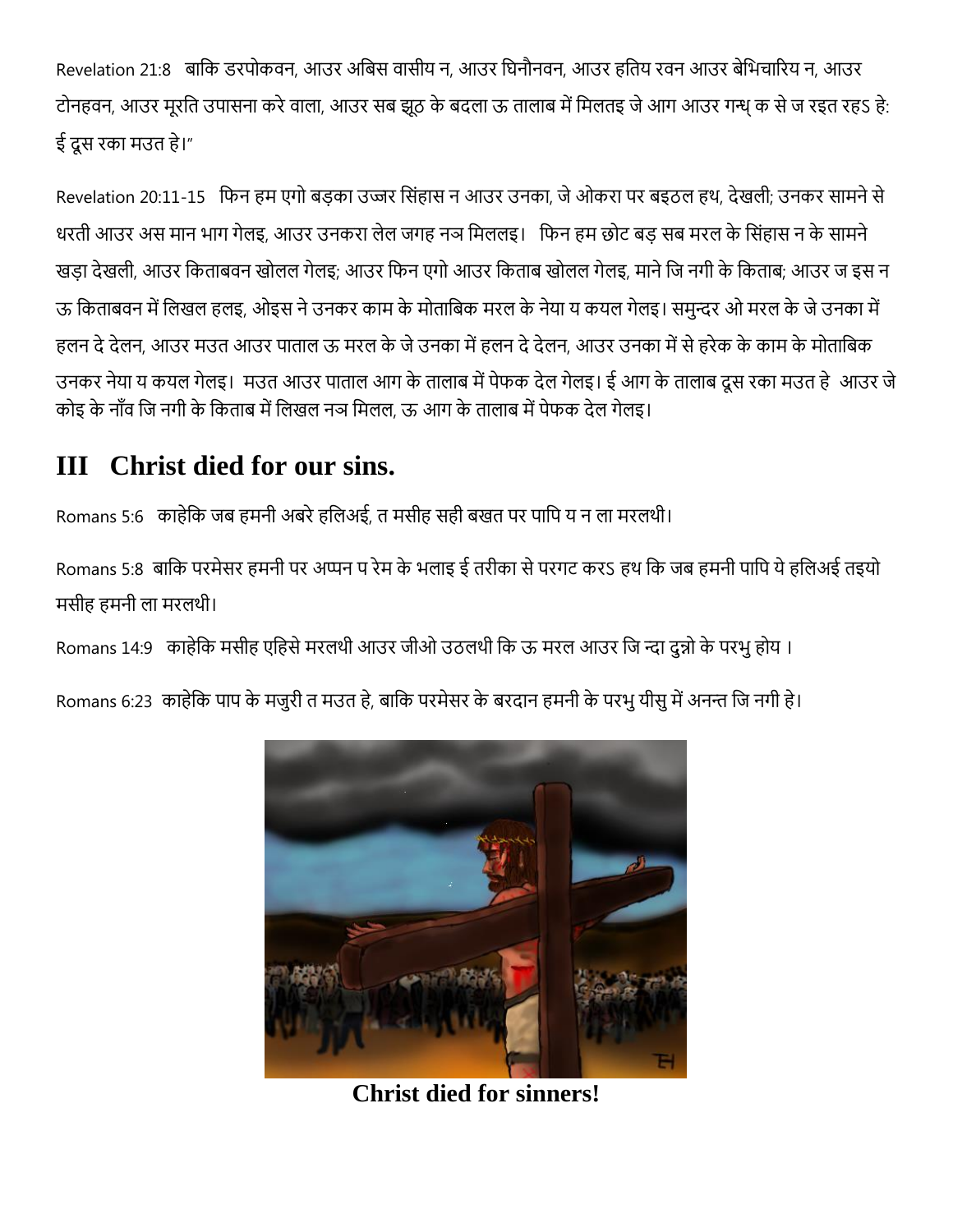## **IV Salvation is a free gift, not by good works. You must take God's word for it, and trust Jesus alone!**

Salvation is trusting and receiving Jesus Christ as your Savior. It's trusting in the fact that Jesus Christ died on the cross of Calvary to pay for your sins! It's realizing there is absolutely nothing whatsoever you can do to save yourself and *completely* trusting in Jesus Christ to save you! It's not any church that saves. It's not any baptism, not good works, not sacraments, not repenting, not praying through, not living a good life — IT'S NOT ANYTHING YOU CAN DO!

Acts 4:12 कउनो दूस रा के हाँथे उद्धार नाहीं काहेकि सरग के नीचे आमदी में आउर कोइ दोसर नाँव नञ देल गेलइ, जेकरा हाँथे हम उद्धार पा स बकअइ।"

Ephesians 2:8-9 काहेकि बिसवास के ज रिये किरपे से तोहनी के मुक्ति होलइ हे अउर ई तोहनी दनन से नञ बलुक परमेसर के दान हे, अउर नञ करम के ओज ह, अइसन नञ हो कि कोइ घमण्ड करे।

Titus 3:5 त ऊ हमनी के उद्धार कय लथी; आउर ई धरम के काम के ओज ह से नञ, जे हमनी अपने कय ली, बाकि अप्पन दया के मोताबिक नया ज लम के नहावे आउर पवित्तर आत्मा के हमनी के नया बनावे से होलय ।



**V We must put our faith and trust in Christ in order to be saved.**